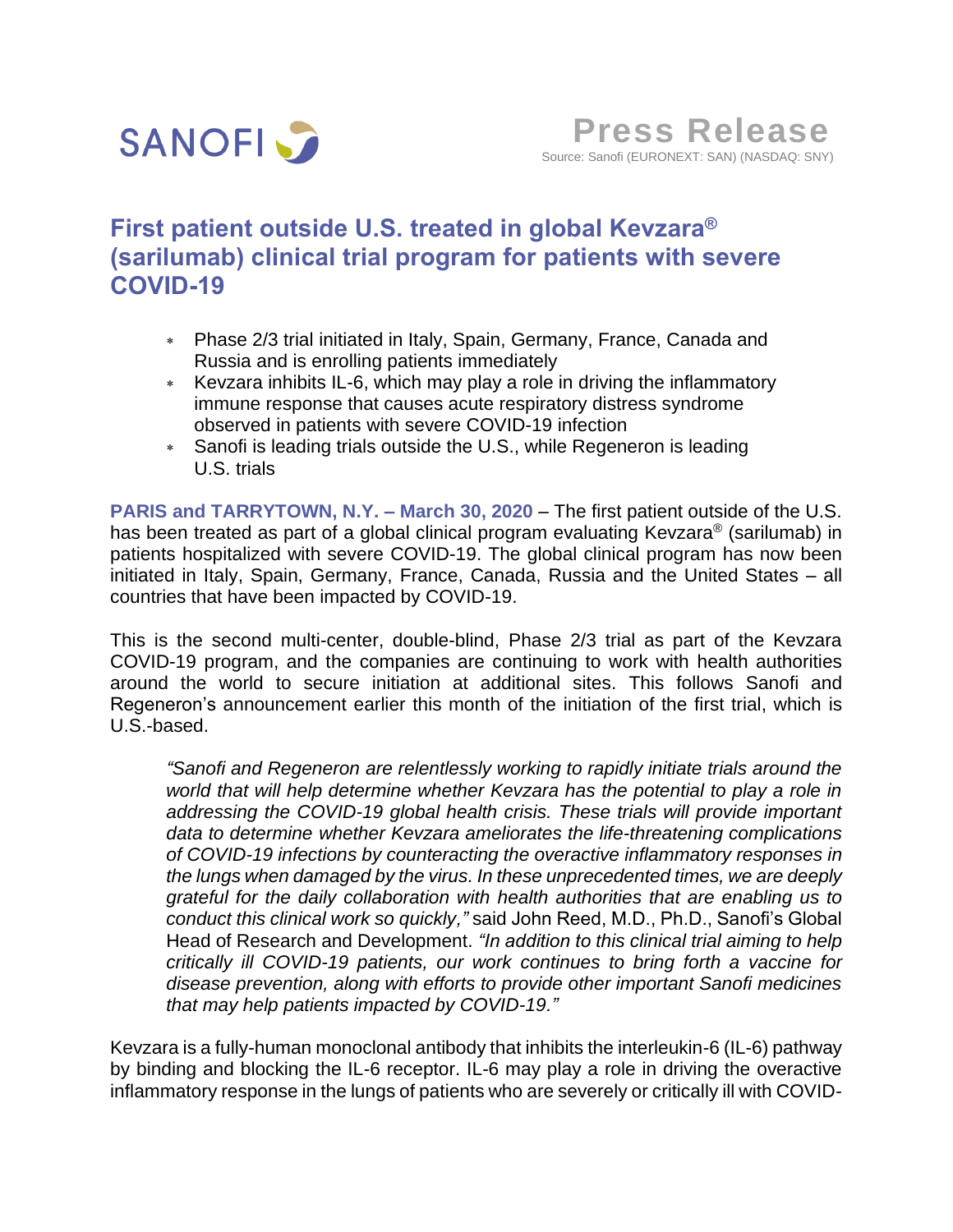19 infection. The role of IL-6 is supported by preliminary data from a [single-arm study in](http://www.chinaxiv.org/abs/202003.00026)  [China](http://www.chinaxiv.org/abs/202003.00026) using another IL-6 receptor inhibitor.

*"Data from a single-arm study in China suggest that the interleukin-6 pathway may play an important role in the overactive inflammatory response in the lungs of patients with COVID-19. Despite this encouraging finding, it's imperative to conduct a properly designed, randomized trial to understand the true impact of Kevzara, which we are now doing through this global clinical trial program," said George D. Yancopoulos, M.D., Ph.D., Co-founder, President and Chief Scientific Officer of Regeneron. "In addition to the Kevzara program, Regeneron continues to rapidly advance a novel antibody cocktail for the prevention and treatment of COVID-19."*

The trial outside of the U.S. will assess the safety and efficacy of adding a single intravenous dose of Kevzara to usual supportive care, compared to supportive care plus placebo. The trial has an adaptive design with two parts and is anticipated to enroll approximately 300 patients. The trial will recruit hospitalized patients from several countries who are severely or critically ill with COVID-19 infection.

Scientists have preliminary evidence that IL-6 may play a key role in driving the inflammatory immune response that causes acute respiratory distress syndrome (ARDS) in patients critically ill from COVID-19. In an initial, non-peer-reviewed case series from China, a 21-patient cohort of COVID-19 patients experienced rapidly reduced fevers and 75% of patients (15 out of 20) reduced their need for supplemental oxygen within days of receiving another IL-6 receptor antibody (tocilizumab). Based on these results, China updated its COVID-19 treatment guidelines and approved the use of that IL-6 inhibitor to treat patients with severe or critical disease.

The use of Kevzara to treat the symptoms of COVID-19 is investigational and has not been evaluated by any regulatory authority.

# **About the Trial**

This Phase 2/3, randomized, double-blind, placebo-controlled trial uses an adaptive design to evaluate the safety and efficacy of Kevzara in adults hospitalized with serious complications from COVID-19. To enter the trial, patients must have pneumonia and be hospitalized with laboratory-confirmed COVID-19 that is classified as severe or critical, or who are suffering from multi-organ dysfunction. After receiving the study dose, patients will be assessed for 60 days, or until hospital discharge or death.

In the Phase 2 part of the trial, patients will be randomized 2:2:1 into three groups: Kevzara higher dose, Kevzara lower dose and placebo.

The Phase 2 findings will be utilized in an adaptive manner to determine transition into Phase 3, helping to determine the endpoints, patient numbers and doses.

If the trial continues with all three treatment arms to the end, it is expected to enroll approximately 300 patients, depending on the status of the COVID-19 outbreak and the proportion of patients with severe COVID-19.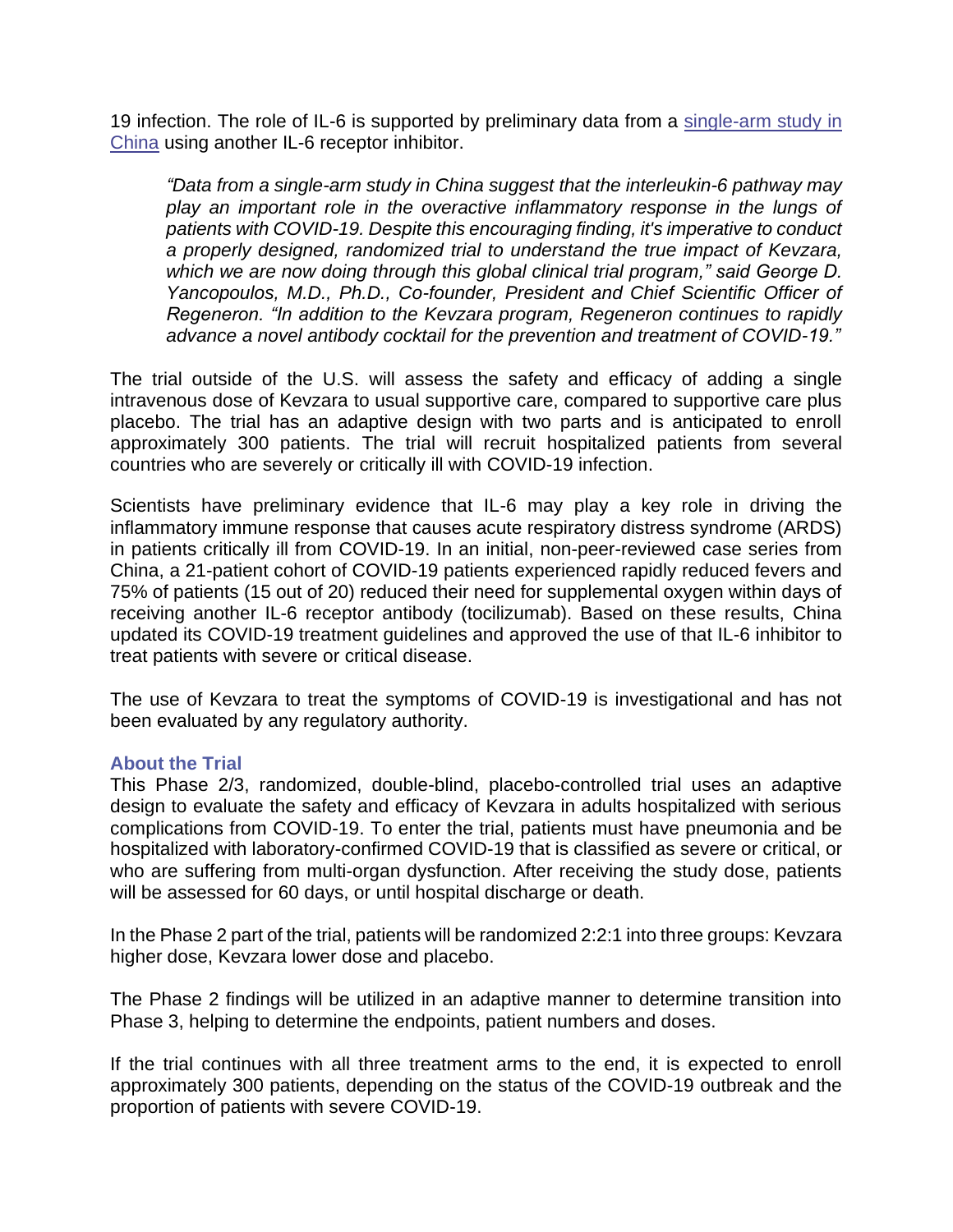# **About Kevzara® (sarilumab) Injection**

Kevzara is currently approved in multiple countries to treat adults with moderately to severely active rheumatoid arthritis who have not responded to or tolerated previous therapy.

Kevzara was jointly developed by Sanofi and Regeneron under a global collaboration agreement. Kevzara is a fully-human monoclonal antibody. Kevzara binds specifically to the IL-6 receptor, and has been shown to inhibit IL-6-mediated signaling. IL-6 is an immune system protein produced in increased quantities in patients with rheumatoid arthritis and has been associated with disease activity, joint destruction and other systemic problems. Kevzara is being investigated for its ability to reduce the overactive inflammatory immune response associated with COVID-19 based on evidence of markedly elevated levels of IL-6 in severely ill patients infected with coronaviruses.

#### **About Regeneron**

Regeneron (NASDAQ: REGN) is a leading biotechnology company that invents life-transforming medicines for people with serious diseases. Founded and led for over 30 years by physician-scientists, our unique ability to repeatedly and consistently translate science into medicine has led to seven FDA-approved treatments and numerous product candidates in development, all of which were homegrown in our laboratories. Our medicines and pipeline are designed to help patients with eye diseases, allergic and inflammatory diseases, cancer, cardiovascular and metabolic diseases, pain, infectious diseases and rare diseases.

Regeneron is accelerating and improving the traditional drug development process through our proprietary *VelociSuite®* technologies, such as *VelocImmune®* which uses unique genetically-humanized mice to produce optimized fully-human antibodies and bispecific antibodies, and through ambitious research initiatives such as the Regeneron Genetics Center, which is conducting one of the largest genetics sequencing efforts in the world.

For additional information about the company, please visit [www.regeneron.com](http://www.regeneron.com/) or follow @Regeneron on Twitter.

## **About Sanofi**

Sanofi is dedicated to supporting people through their health challenges. We are a global biopharmaceutical company focused on human health. We prevent illness with vaccines, provide innovative treatments to fight pain and ease suffering. We stand by the few who suffer from rare diseases and the millions with long-term chronic conditions.

With more than 100,000 people in 100 countries, Sanofi is transforming scientific innovation into healthcare solutions around the globe.

Sanofi, Empowering Life

**Media Relations Contact for Sanofi**  Ashleigh Koss Tel: +1 (908) 981-8745 [Ashleigh.Koss@sanofi.com](mailto:Ashleigh.Koss@sanofi.com)

**Investor Relations Contact for Sanofi** Felix Lauscher Tel.: +33 (0)1 53 77 45 45 [ir@sanofi.com](mailto:ir@sanofi.com)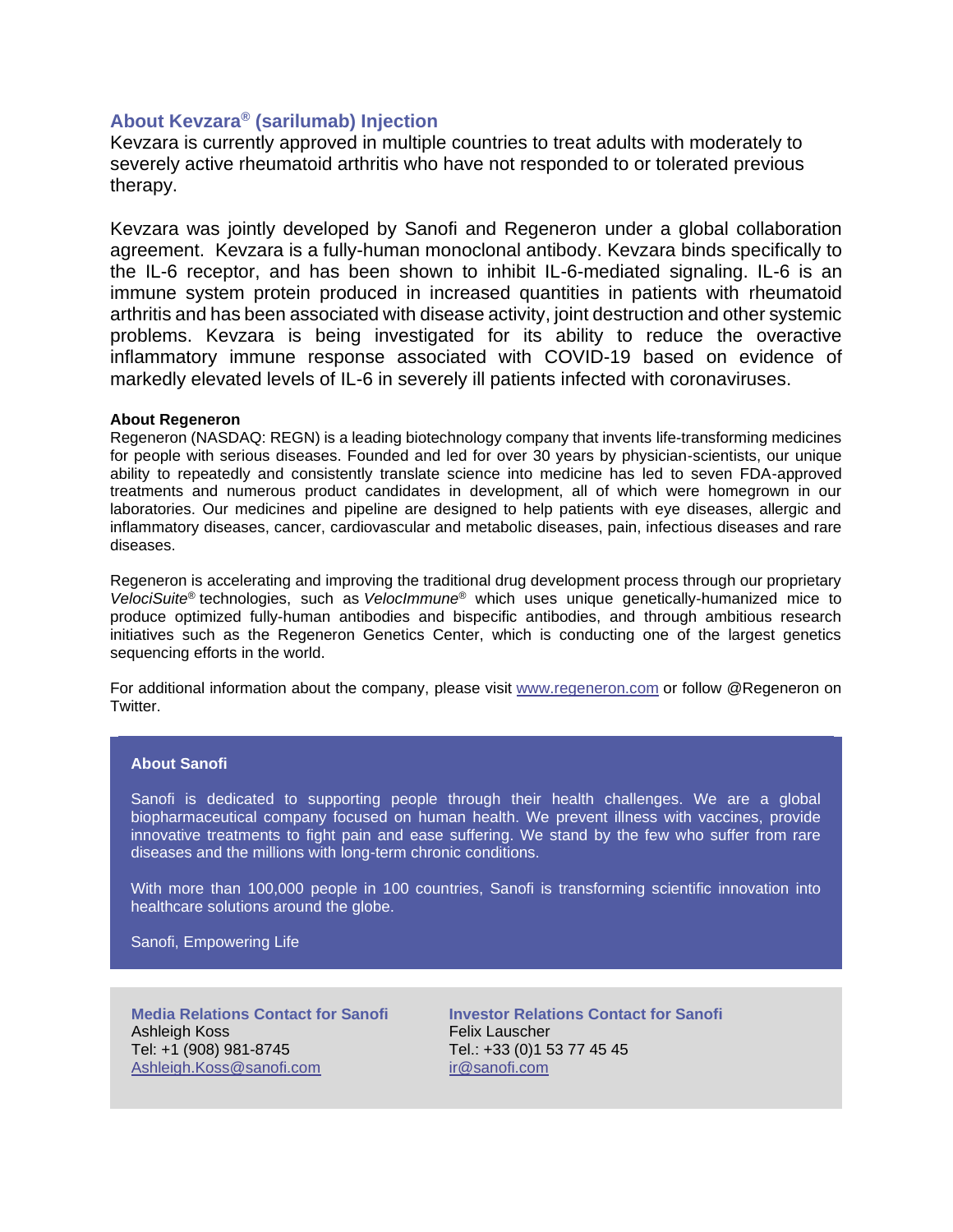#### **Media Relations Contact for Regeneron** Sarah Cornhill Tel: +1 (914) 847-5018 [Sarah.cornhill@regeneron.com](mailto:Sarah.cornhill@regeneron.com)

### **Investor Relations Contact for Regeneron** Justin Holko Tel: +1 (914) 847-7786 [Justin.Holko@regeneron.com](mailto:Justin.Holko@regeneron.com)

#### *Sanofi Forward-Looking Statements*

*This press release contains forward-looking statements as defined in the Private Securities Litigation Reform Act of 1995, as amended. Forward-looking statements are statements that are not historical facts. These statements include projections and estimates and their underlying assumptions, statements regarding plans, objectives, intentions and expectations with respect to future financial results, events, operations, services, product development and potential, and statements regarding future performance. Forward-looking statements are generally identified by the words "expects", "anticipates", "believes", "intends", "estimates", "plans" and similar expressions. Although Sanofi's management believes that the expectations reflected in such forward-looking statements are reasonable, investors are cautioned that forward-looking information and statements are subject to various risks and uncertainties, many of which are difficult to predict and generally beyond the control of Sanofi, that could cause actual results and developments to differ materially from those expressed in, or implied or projected by, the forwardlooking information and statements. These risks and uncertainties include among other things, the uncertainties inherent in research and development, future clinical data and analysis, including post marketing, decisions by regulatory authorities, such as the FDA or the EMA, regarding whether and when to approve any drug, device or biological application that may be filed for any such product candidates as well as their decisions regarding labelling and other matters that could affect the availability or commercial potential of such product candidates, the fact that product candidates if approved may not be commercially successful, the future approval and commercial success of therapeutic alternatives, Sanofi's ability to benefit from external growth opportunities, to complete related transactions and/or obtain regulatory clearances, risks associated with intellectual property and any related pending or future litigation and the ultimate outcome of such litigation, trends in exchange rates and prevailing interest rates, volatile economic and market conditions, the impact of global disruptions, including pandemics, cost containment initiatives and subsequent changes thereto, the average number of shares outstanding as well as those discussed or identified in the public filings with the SEC and the AMF made by Sanofi, including those listed under "Risk Factors" and "Cautionary Statement Regarding Forward-Looking Statements" in Sanofi's annual report on Form 20-F for the year ended December 31, 2019. Other than as required by applicable law, Sanofi does not undertake any obligation to update or revise any forward-looking information or statements.*

#### *Regeneron Forward-Looking Statements and Use of Digital Media*

*This press release includes forward-looking statements that involve risks and uncertainties relating to future events and the future performance of Regeneron Pharmaceuticals, Inc.("Regeneron" or the "Company"), and actual events or results may differ materially from these forward-looking statements. Words such as "anticipate," "expect," "intend," "plan," "believe," "seek," "estimate," variations of such words, and similar expressions are intended to identify such forward-looking statements, although not all forward-looking statements contain these identifying words. These statements concern, and these risks and uncertainties include, among others, the impact of SARS-CoV-2 (the virus that has caused the COVID-19 pandemic) on Regeneron's business and its employees, collaborators, suppliers, and other third parties on which Regeneron relies, Regeneron's ability to continue to conduct its research and clinical programs and manage its supply chain, net product sales of products marketed by Regeneron and/or its collaborators (collectively, "Regeneron's Products"), and the global economy; the nature, timing, and possible success and therapeutic applications of Regeneron's Products and Regeneron's product candidates and research and clinical programs now underway or planned, including without limitation Kevzara® (sarilumab) for the treatment of patients with severe COVID-19 and Regeneron's novel antibody cocktail for the prevention and treatment of COVID-19 (the "COVID-19 Multi-antibody Therapy"); the likelihood, timing, and scope of possible regulatory approval and commercial launch of Regeneron's product candidates and new indications for Regeneron's Products, such as Kevzara for the treatment of patients with severe COVID-19 and the COVID-19 Multi-antibody Therapy; unforeseen safety issues resulting from the administration of Regeneron's Products and product candidates (such as Kevzara and the COVID-19 Multi-antibody Therapy) in patients, including serious complications or side effects in connection with the use of Regeneron's Products and product candidates in clinical trials; determinations by regulatory and administrative governmental authorities which may delay or restrict Regeneron's ability to continue to develop or commercialize Regeneron's Products and product candidates, including without limitation Kevzara and the COVID-19 Multiantibody Therapy; ongoing regulatory obligations and oversight impacting Regeneron's Products, research and clinical programs, and business, including those relating to patient privacy; uncertainty of market acceptance and commercial success of Regeneron's Products and product candidates and the impact of studies (whether conducted by Regeneron or others and whether mandated or voluntary) on the commercial success of Regeneron's Products and product candidates; the availability and extent of reimbursement of Regeneron's Products from third-party payers, including private payer healthcare and insurance programs, health maintenance organizations, pharmacy benefit management companies, and government programs such as Medicare and Medicaid; coverage and reimbursement determinations by such payers and new policies and procedures adopted by such payers; competing drugs and product candidates that may be superior to Regeneron's Products and product candidates; the extent to*  which the results from the research and development programs conducted by Regeneron or its collaborators may be replicated *in other studies and lead to therapeutic applications; the ability of Regeneron to manufacture and manage supply chains for multiple products and product candidates; the ability of Regeneron's collaborators, suppliers, or other third parties (as applicable) to perform manufacturing, filling, finishing, packaging, labeling, distribution, and other steps related to Regeneron's Products and product candidates; unanticipated expenses; the costs of developing, producing, and selling products; the ability of Regeneron to meet any of its financial projections or guidance and changes to the assumptions underlying those projections or guidance; the potential for any license or collaboration agreement, including Regeneron's agreements with Sanofi, Bayer, and Teva Pharmaceutical Industries Ltd.(or their respective affiliated companies, as applicable), to be cancelled or terminated without any*  further product success; and risks associated with intellectual property of other parties and pending or future litigation relating *thereto (including without limitation the patent litigation and other related proceedings relating to Dupixent® (dupilumab) and Praluent® (alirocumab)), other litigation and other proceedings and government investigations relating to the Company and/or its*